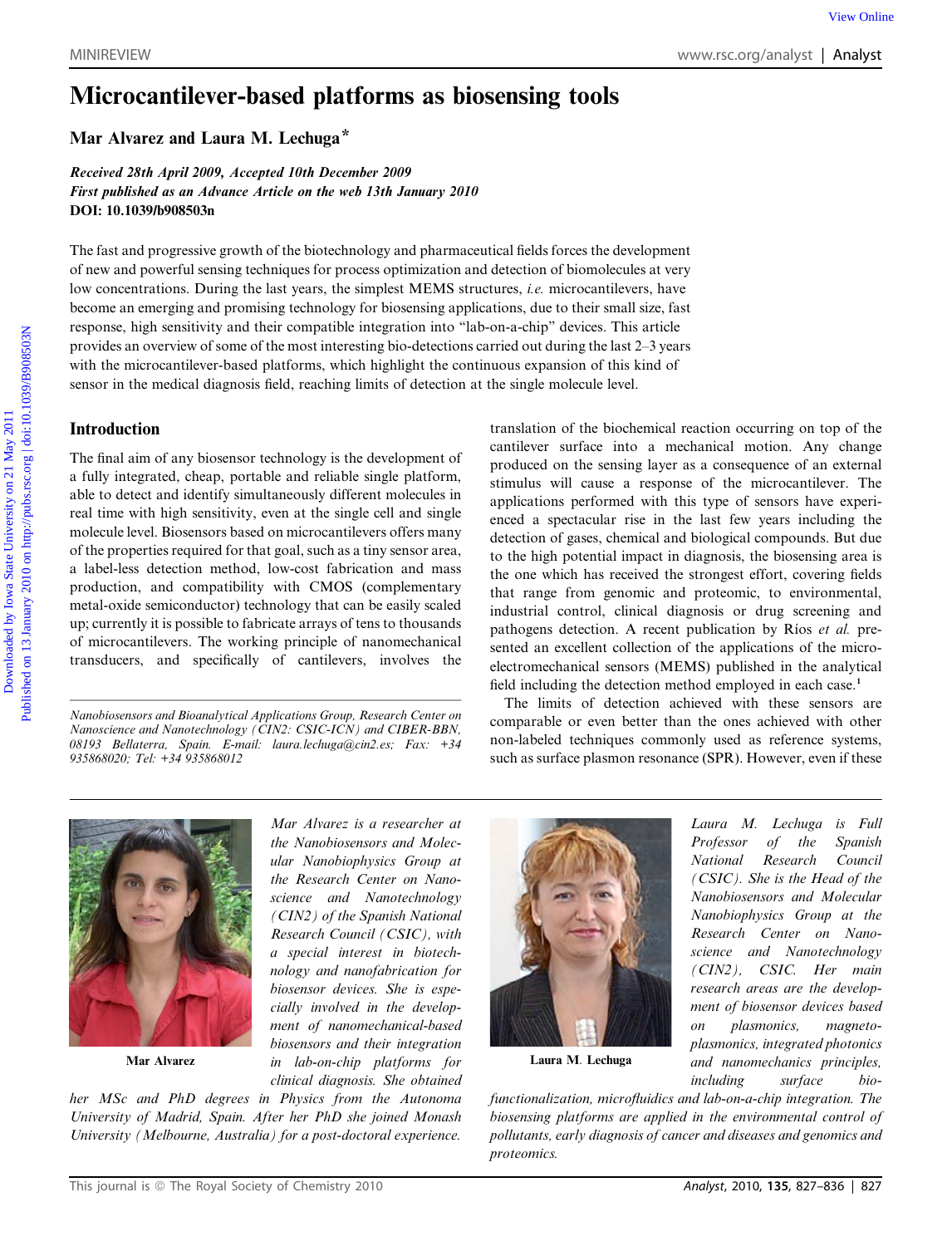devices are currently commercialized by few companies *(i.e.*) Concentris GmbH), biosensors based on microcantilevers still show limitations that need to be solved before they can be turned into a robust commercial tool, comparable to other techniques such as SPR or AFM that are commercialized for different companies worldwide (such as Biacore, Sensia S.L., Veeco Instruments Inc., Nanotec S.L., ...). Most of the existing challenges in microcantilevers biosensing are related with the necessity of working in liquid environments, which force more complex technological developments and strategies as compared to working in the gas phase. The complex relationship between the binding event and the cantilever response, the effect of the surrounding media on the binding detection (pH or ionic strength changes, damping,) or the sensing layer formation over<br>the sensitive services (seems held like services) the cantilever surface (reproducibility, packaging, cleanness,...) are some of the current constraints. Many different alternatives and promising devices has been proposed in the literature to overcome some of these questions and to increase the sensitivity, either focused on the chemistry, on the detection method or in the MEMS size and shape. For example, the development of high frequency resonators has become one of the most promising options,2–4 especially for mass detection. The integration of carbon nanotubes (CNTs) with the MEMS has also been considered for biomolecular sensors due to the size, properties and small mass of the CNTs.<sup>5</sup> Were Online through commentationed by Iow comparist (*t*)<br>
Conceasion General scale on intervention consistent and the consistent of the constrained into a new term of the analysis of the consistent of the state of the st

In this review, we pointed our attention on the biosensing applications (in liquid phase) carried out with microcantilevers during the last few years. We have analyzed the performance reached by the microcantilever-based sensors and which are the current limitations from a biosensing viewpoint, studying the trends and benefit of the mechanical biosensors in comparison with other non-labeled biosensing techniques.

## Modes of operation

The adsorption of molecules and the biomolecular recognition over a cantilever surface may lead to changes in the cantilever bending or shifts in its resonance frequency, as is shown in Fig. 1. The detection of these responses is usually referred as static and dynamic modes of operation, respectively.

Working in the *static* mode, the bending arises as a consequence of a surface stress change induced by any molecular reaction which takes places on only one of the cantilever surfaces. The induced surface stress change could be positive or negative, depending on the surface deformation generated. The factors and phenomena responsible for this change is today not fully understood due to the complex equilibrium between the sensing layer, and the surrounding water molecules, the bulk solution, the target molecules, ions, *etc*. Interactions coming from electrostatic, hydration, steric and van der Waals forces, changes in the surface hydrophobicity or conformational changes of the adsorbed molecules play an important role in the final bending.<sup>6,7</sup> The easiest and most extended model to study the surface stress produced on cantilevers is based on the work of G.G Stoney in 1909. Looking for higher accuracy, some works have presented modifications on this model, depending on the thickness or roughness of the surface.<sup>8</sup> Other energy-based models studied the dependence of the cantilever bending with the density of the adsorbed atoms/molecules and the properties of the substrate.<sup>9</sup>



Fig. 1 Schematic representation of the microcantilever-based biosensor working principles, a) static mode and, b) dynamic mode.

Stoney's model relates the total surface stress change between the top and the bottom sides ( $\Delta \sigma_1 - \Delta \sigma_2$ ) with the cantilever free end displacement,  $\Delta z$ , the Young's modulus, E, the Poisson coefficient,  $\nu$ , and the cantilever length,  $L$ , and thickness,  $t$ , by,

$$
(\Delta \sigma_1 - \Delta \sigma_2) = \frac{Et^2}{3(1 - v)L^2} \Delta z
$$

For sensing biomolecular interactions in the static mode, only one surface of the microcantilever must be previously biofunctionalized and this can be a complex task especially when arrays of microcantilevers are employed.

In contrast to the static case, the dynamic mode does not require the functionalization of only one cantilever surface, as the cantilever resonance frequency change depends on the total mass adsorbed on both sides. In this mode, the microcantilever is used as a microbalance and extremely high sensitivities can be obtained (in the attogram regime), overcoming other similar and well-known mass detectors, such as the quartz crystal microbalance (QCM).<sup>10</sup> In first approximation cantilevers behave like a harmonic oscillator, and the mass change on a rectangular cantilever will produce a reduction on the resonance frequency, which can be estimated from:

$$
\Delta m = \frac{k}{0.96\pi^2} \left(\frac{1}{f_0^2} - \frac{1}{f_1^2}\right)
$$

where  $f_0$  and  $f_1$  are the fundamental resonance frequency before and after the mass adding, respectively.

Recent studies have demonstrated that surface stress can induce a microcantilever stiffness change, due to strain-dependent surface stress (elasticity), which can cancel or make negligible the resonance frequency change due to the added mass.<sup>11-13</sup> The induced cantilever stiffness change can produce a resonance frequency shift as high as the added mass, but increasing the microcantilever resonance frequency, depending on the attached protein density and thickness and the cantilever length.<sup>14</sup> Actually, this is one of the questions to be solved in order to avoid errors in the characterization of biological agents, being necessary to identify and detach the frequency shifts coming from the added mass and the stiffness changes.<sup>15</sup>

When working in the dynamic mode, the resolution of the system,  $\Delta f$ , is determined by the quality factor, Q, following the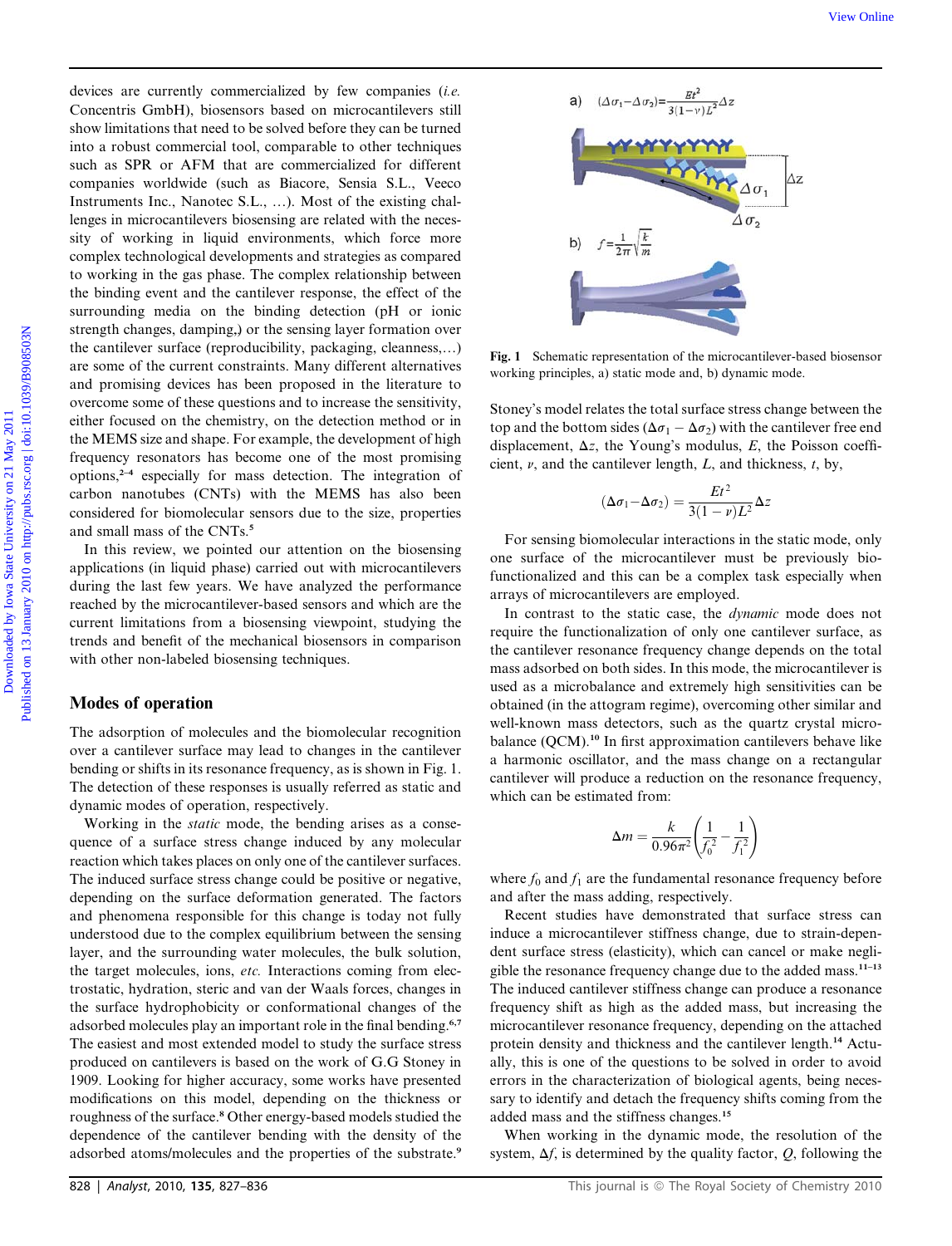expression  $\Delta f = flQ$ . The quality factor quantifies the energy dissipation and is defined as the ratio between the mechanical energy accumulated and dissipated per vibration cycle. Under liquids environments, the quality factor shifts toward much lower values than in air, due to the damping effect of the viscous surroundings, which decrease abruptly the overall sensitivity. For that reason, this way of operation is more difficult to implement and, until recently, most of the cantilever biosensors were based on the static mode.

# Methods of detection

A sensitive readout system is crucial for monitoring the nanomechanical motion induced on the cantilever. Among the most extended readout schemes for biosensing are the optical, the piezoresistive and the piezoelectric ones.

The optical method is simple to implement and shows a linear response with sub-angstrom resolution, and is currently the most sensitive method for measuring nanomechanical motions. In the optical lever scheme, the cantilever free end movement is detected by measuring the reflected laser beam displacement into a position-sensitive photodetector (PSD). The optical detection mechanism present some disadvantages related with changes in the optical properties of the environment and its bandwidth. Its implementation in arrays of cantilevers is technologically challenging, as it requires an array of laser sources with the same number of elements as the cantilever array. The beam displacement could be measured by using an array of photodetectors,<sup>16</sup> adding alignment complications, or using just one photodetector and sequentially switching on and off each laser source.<sup>17</sup> A different alternative to overcome the array implementation problem is to use a CCD camera and an array of microcantilevers with paddles at its end for increasing the light reflectivity.<sup>18</sup>

The piezoelectric and piezoresistive detection methods are based on the integration of a piezoresistive or piezoelectric material, respectively, on the microcantilever. Both methods allow a higher and simpler integration when working with arrays of microcantilevers, but they have lower sensitivity than the optical method. The possibility of self-exciting/sensing of piezoelectric cantilevers makes them very interesting for dynamic detection, because of the higher  $Q$  that can be achieved.

Other techniques that have also solved the problems for the integration of the detection readout system in arrays platforms are the fabrication of silicon microcantilevers with an embedded MOSFET at the clamping area,<sup>19</sup> and the optical waveguide microcantilevers (OWC), where the principle of operation is based on the dependence of coupling efficiency between two buttcoupled waveguides on their misalignment with respect to each other.20,21 A very interesting alternative for the coupling of the light into the optical microcantilever is the fabrication of embedded diffraction gratings,<sup>22</sup> simplifying even more the optical readout sub-system.

## Cantilever sensitivity

The sensitivity of the cantilever response will depend on its mechanical properties, which are determined mainly by their spring constant and resonance frequency. Both parameters depend on the cantilever material and its geometry. The spring

constant,  $k$ , and resonance frequency,  $f_0$ , for a rectangular cantilever clamped at one end are given by,

$$
k = \frac{Ewt^3}{4L^3}
$$
, and  $f = \frac{1}{2\pi} \sqrt{\frac{k}{m}}$ 

where  $E$  is the Young's modulus,  $m$  is the cantilever effective mass,  $w$  is the width,  $t$  is the thickness, and  $L$  is the length, respectively.

The cantilever dimensions and the material chosen will depend on the working detection method (static or dynamic), the bioapplication requested and the available fabrication technology. Cantilevers with smaller spring constants (high aspect ratio) give cantilevers more sensitive to surface stress changes, while shorter and thicker cantilevers, with higher resonances frequencies, are more sensitive for dynamic detection.

In general, microcantilevers can be fabricated of any shape and from substantially any material utilized in the microelectronics industry, i.e. crystalline or poly-silicon, silicon nitride, silicon dioxide, or other materials such as polymers or piezoelectrics. Nowadays, the most common material for cantilever fabrication is still the single crystalline silicon, as for the ones shown in Fig. 2a, due to its low internal stress and its well established and reliable fabrication process. Different beam-based structures have been fabricated by using this technology, such as T-shaped microcantilevers, for reducing the initial dispersion bending in arrays of microcantilevers or sensor/reference cantilevers supported by L-shaped thick structures that connect them to the die, for interferometric measurements.23,24 Other materials like SU-8 polymer, have a lower Young's modulus than silicon and can have a good sensitivity for static deflection measurements even if they do not have a high length : thickness ratio  $(t\sim1\mu\text{m})$ , however the chemistry required for its functionalization is more complex than when working with silicon. Due to, in general, its lower Were Galactical controlline into the controlline into the controlline into the controlline into the controlline into the controlline into the controlline into the controlline into the controlline into the controlline into



Fig. 2 a) Photograph of the Si wafer with the fabricated chips of arrays of 20 microcantilevers; each cantilever is inside an individual window (that can have different sizes). Cantilevers dimensions are 200  $\mu$ m length, 20  $\mu$ m widths and 0.335  $\mu$ m thick. b) Photograph of the fabricated OWC chip and c) SEM image of the waveguide microcantilevers.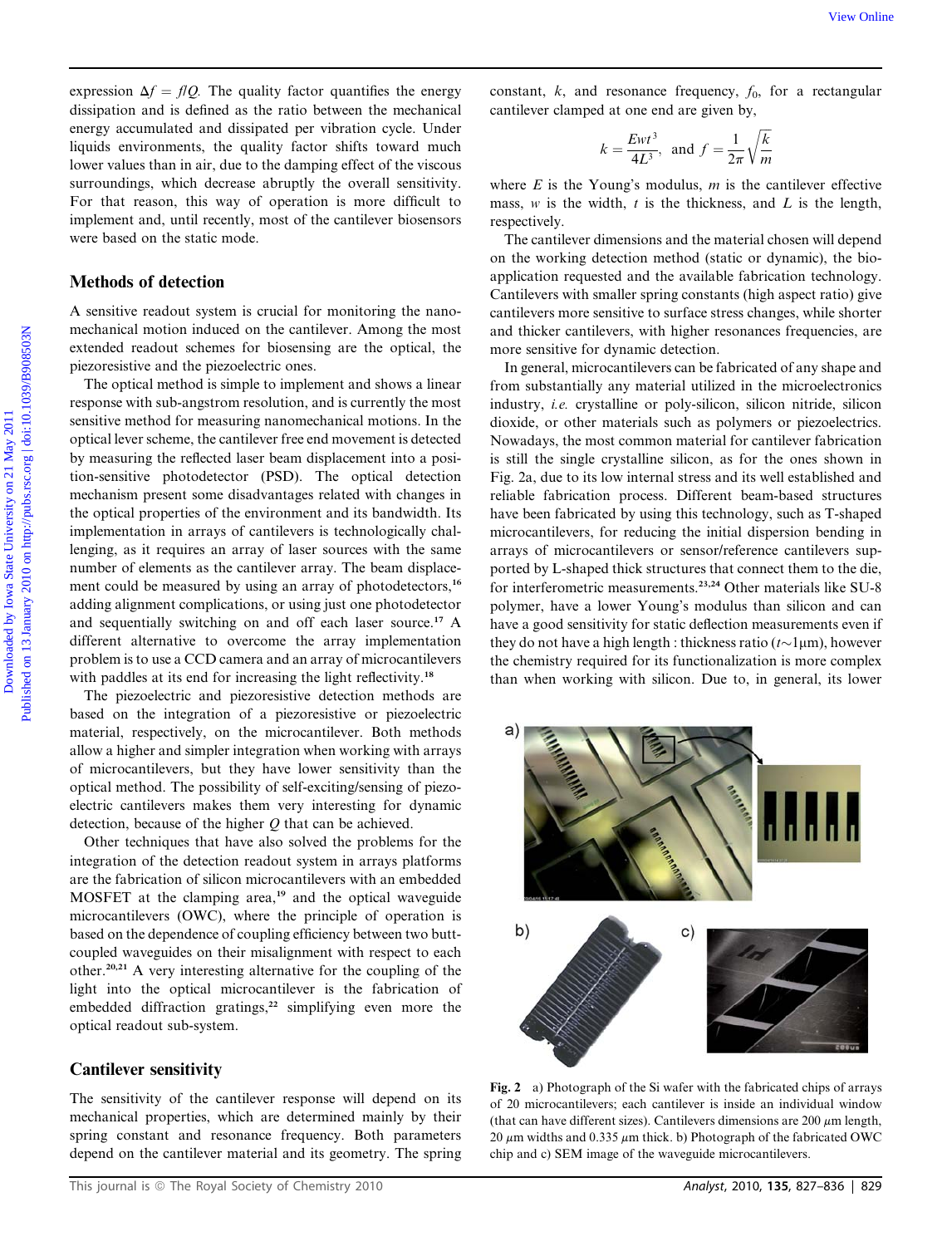Young's modulus, polymeric materials are not suitable for dynamic detection where the trend is towards stiffer and smaller cantilevers to increase its sensitivity. Piezoelectric microcantilevers are usually thicker because of the fabrication process (with higher resonance frequencies) and are more suitable for dynamic applications. For piezoresistive microcantilevers, high aspect ratio cantilevers are optimal for point-loading applications while low aspect ratio cantilevers are better for surface stress-loading sensors applications.<sup>25</sup>

In the case of the optical waveguide microcantilever there are different factors that can affect the system sensitivity, like the distance from the cantilever edge to the collecting waveguide, the coupling efficiency or the cantilever material and rigidity. Apart from the initially proposed optical silicon waveguide microcantilevers,<sup>20</sup> shown in Fig. 2b, new approaches has been presented recently using different materials, such as indium phosphide or polymers.26–28 Other work proposes the use of silicon photonic crystals for guiding the light through the microcantilever.<sup>29</sup> And Li et al. demonstrated the integration of a pair of end-to-end coupled waveguide cantilevers and a grating coupler at the end of the waveguides to avoid diffraction limits.<sup>2</sup> However, to our knowledge, no biological applications have been reported till now with any of these configurations.

Besides the cantilever shape and material, the morphology and cleanliness of the sensing surface can have a dramatic effect on the final surface stress generated. A thin gold layer is usually deposited over one cantilever side to increase the laser reflectivity and facilitate the functionalization, influencing the final microcantilever bending. A correlation between surface stress and roughness of the gold surface has been reported.<sup>30,31,8</sup> Tabar-Cossa et al. observe a 25-fold amplification of the change in the surface stress by increasing the average gold grain size of the sensing surface from 90 to 500 nm, and a reduction on the surface stress response and a different profile shape for unclean surfaces.<sup>31</sup> Therefore, the surface morphology and the cleaning process must be well controlled because the reproducibility of the cantilever functionalization and the detection signal are directly correlated to that.

## Biosensing applications

#### Bimaterial microcantilevers

As in any other biosensor, a reactive and specific biolayer in contact with the transducer is needed for performing any detection of chemical or biological molecules. To preserve the reactive layer functionality (*i.e.* structure and active groups), the recognition process must be performed under biocompatible solutions. The reactive layer provides the selectivity and specificity to the biosensor, due to the high capacity of the biological molecules to recognize a specific analyte. As we already mentioned, the standard micro/nanomechanical transducers are made out of semiconductors, metal oxides and inorganic materials in general, while the range of reactive layers, and therefore of applications, is enormous, due to the high variety of biomolecules to be detected.

Typical reactive layers widely used for these combined biosensors structures are self-assembled monolayers (SAMs) and numerous classes of polymers, hydrogels or brush macromolecules<sup>32</sup> (see Fig. 3). The SAMs is a widely employed



Fig. 3 Scheme of the response of microcantilevers when using a) a polymer or b) SAMs sensing layers.

technique in many different fields, which has been intensively investigated because it renders the formation of robust and compact monolayers in an easy and controllable way. This method allows controlling the surface functionality depending on the functional group of the organic chains, either working with silanes or thiols, opening a wide range of applications, from covalent protein binding to pesticides, ions or plastic explosives detection. The physics behind the SAM response and the cantilever movement has been extensively studied and is still under discussion. Recently, Norman et al. have studied the electrochemical actuation of microcantilevers modified with a selfassembled ferrocenylundecanethiolate monolayer, finding that the cantilever responds to collective in-plane reorientational motions (i.e. monolayer volume expansion) rather than reporting individual biochemical events.<sup>33</sup> The oxidation and subsequent reduction of the organic monolayer induce a reversible surface stress on the cantilever, and its corresponding motion, due to the lateral pressure exerted by an ensemble of reorienting ferrocenium-bearing alkylthiolated upon each other. A common configuration for the covalent binding of proteins is the aminoor carboxyl-ended SAMs and a cross-linker, such as glutaraldheide or 1-ethyl-3-(3-dimethylaminopropyl)-carbodiimide (EDC) with N-hydroxysuccinimide (NHS). With these configurations it has been reported more than 100 regenerations of the surface,<sup>34</sup> by removing the target molecule after binding, which support the robustness of the method and the reusability of the system. Versey modulus, polymeric muterials are not strichle for<br>
dynamic decay of the contribution of the doi:1039/B90851 and contribution process (with an inversion of the doi:1039/B90851 and the control of the doi:1039/B90851

> The application of polymers (from 3D networks to brushes) as an active surface has become a very interesting alternative to the employment of SAMs due to the larger differential stress which is produced. As for SAMs, the sensing application is determined by the polymer layer chemistry selected. The polymer layer covering the cantilever will swell during the analyte absorption, inducing deformations in the cantilever, thus amplifying the cantilever bending, see Fig. 3b. Several coatings, such poly-N-vinyl pyrrolidinone (PVP) and poly-ethylene glycol (PEG) have hydrophilic properties and are quite suitable as coating materials to measure changes in relative humidity, or as inertness covering for referenced cantilevers.35,36 Zhou and co-workers demonstrated the fast and reversible actuation and electroactuation of cantilevers coated with polyelectrolyte brushes, which experience large conformation changes in response to the pH and to the applied voltage, respectively.37,38 Combinations of microcantilever and polymer layers were used as an artificial nose for the detection of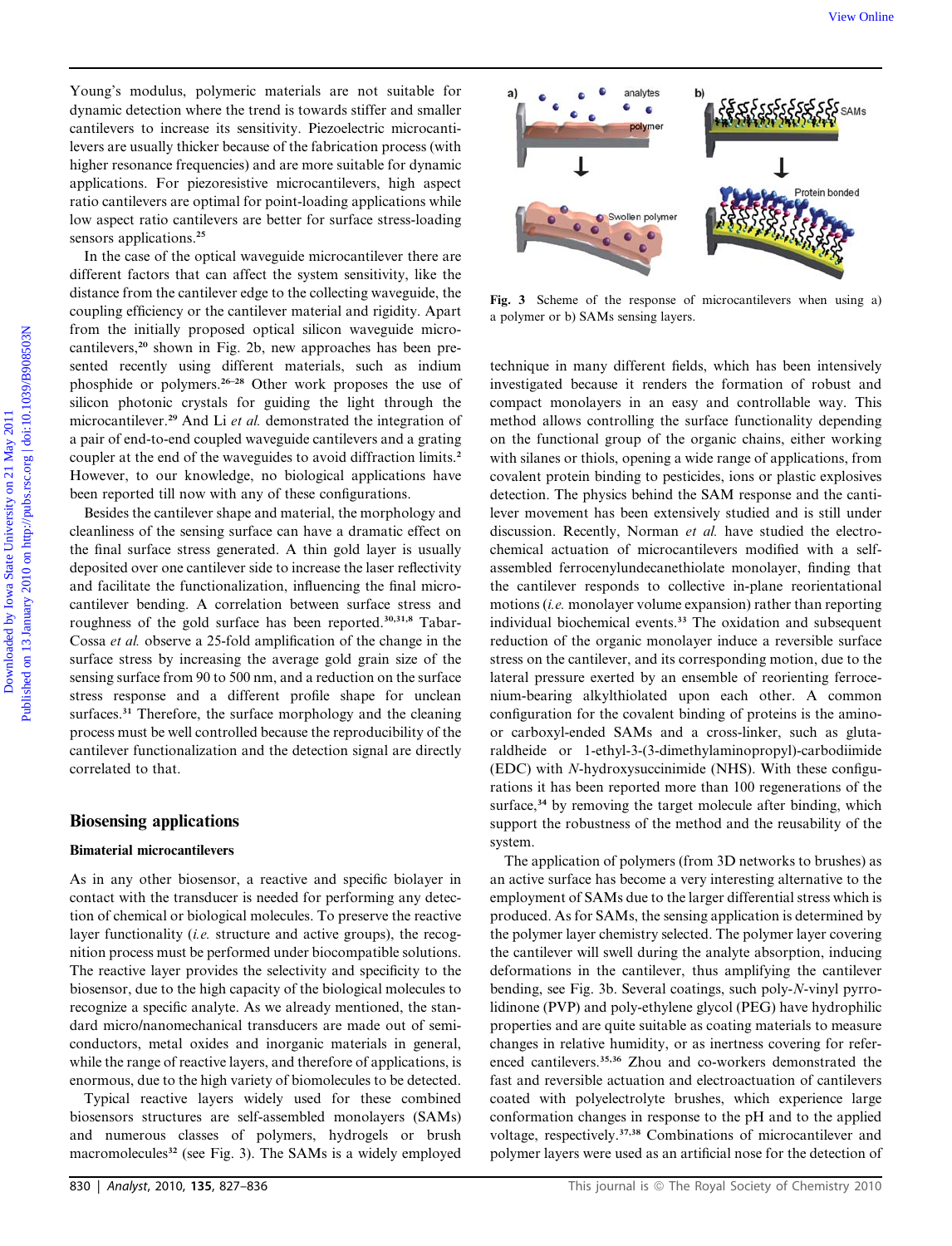solvents, perfume essences and beverage flavors by tracking the diffusion process of the molecules into the polymer layers.<sup>39</sup> The final sensitivity and selectivity of the system depends on the thickness of the coating, increasing the bending response when increasing the polymer film thickness. Other works showed the increase in the cantilever thermal sensitivity by using a trilayered (ceramic–metal–polymer) approach, with polymeric layers reinforced with different nanoparticles chemically grafted to the metal-coated surface.<sup>40</sup> New routes, combining a polymer with two specific functional monomers have been proposed.<sup>41</sup> The monomers confer to the polymer the ability to react with nucleophilic species on biomolecules and with glass silanols. This route has been successfully applied for the detection of DNA hybridization and protein/protein interactions.

For cantilever biosensors operating in the surface stress mode, a non-reactive layer/coating on the opposite side is highly recommended to avoid additional stress from specific or unspecific bindings that would cancel the cantilever bending due to the specific signal.

### Functionalization of microcantilever arrays

One of the main advantages of nanomechanical-based biosensors is the possibility of working with several cantilevers simultaneously, analyzing different compounds dissolved in the same solution and at different concentrations. The cantilever sensitivity for a specific analyte is given by the reactive layer, which means that the multidetection of analytes is only possible if only one surface of each cantilever is functionalized with a different active layer. For that propose, there are several techniques that allow the "external" or previous functionalization of individual microcantilevers by the localized deposition of tiny drops of solution (few µl) directly over the cantilever surface. A control humidity chamber is needed to maintain the thin layer of solution over the cantilever surface time enough to obtain a well-formed active layer. The drop deposition can be done by inkjet printing



Fig. 4 Methods for the functionalization of array of microcantilevers. a) Contact printing (nano e-Nabler), b) embedded microchannels (Reprinted by permission from Macmillan Publishers Ltd: Nature (ref. 44), copyright 2007) and, c) microfluidics with individual microchannels.

or contact printing (by using dip-pen nanolithography).42,43 Once the layer is formed, the microcantilever is inserted into a fluid cell to carry on the sample detection. There are several commercial available systems for functionalization either using inkjet nozzles (e.g. Microdrop system from Microdrop Technologies, Germany) or cantilevers with an integrated microfluidic, (e.g. Nano eNabler system from Bioforce Nanosciences, USA). Fig. 4a shows sequential images of drops deposition over the microcantilever surface, performed with a Nano eNabler system, until forming a thin layer covering the entire surface. Arrays of glass microcapillaries where the microcantilevers can be introduced have also been used for this kind of applications,<sup>43</sup> wetting both cantilever sides. Other approaches are the use of microcantilevers with integrated channels, Fig. 4b,<sup>44</sup> or polymeric flow cell with individual channels for each microcantilever,<sup>16</sup> Fig. 4c, which have some advantages such as the detection of the sensing layer formation (*i.e.* real-time checking of the layer condition), giving a faster biofunctionalization and avoiding possible samples contamination. We Online<br>
Solvents, perhane essences and henoring flavors by mecking the<br>
or constant principal constant and the domain of the induced by the simulation of the main state of the main of the simulation of the simulation o

Other commonly used and well controlled techniques like spin coating of polymers, dip coating, or silanes/thiols functionalization by vapor deposition are, in general, not suitable for the selective functionalization of only one cantilever of an array of several microcantilevers.

Besides the detection of multi-analytes with different cantilever/sensing layers, microcantilever arrays platforms allows using cantilevers as reference for performing differential measurements. This will avoid false or anomalous cantilever responses due to refractive index changes, temperature variations or non-specific adsorptions.45,46 With this purpose, a soft layer biochemically inert to the target under study is generally deposited over neighboring cantilevers and even on the opposite side of the active cantilever.<sup>36,35</sup> A recent research suggests that the reference cantilever coating should not only be chosen according to its chemical inertness but also to the similarity of the elastic properties of the active layer.<sup>47</sup>

## Static detection

The static operation principle is the most extended for the detection of chemical and biological compounds in the liquid phase. So far, very low target concentration detection, as well as new ways for quantifying and understanding binding interactions has been already published using the static mode. The first application of nanomechanical platforms for biosensing were performed in 1996, in the proteomic field, with the detection of unspecific adsorption of bovine serum albumin (BSA) on a hydrophobic cantilever surface.<sup>48</sup> After that, Moulin et al. measured the surface stress induced by conformational changes of proteins like BSA and IgG adsorbed onto a gold surface.<sup>49</sup> But it was the work published by Fritz et al., in 2000, that was the landmark one for this new biosensing technique.<sup>50</sup> In this work, the deflection of two microcantilevers, initially activated with different DNA chains sequences, were measured simultaneously. The hybridization of complementary oligonucleotides showed that a single base mismatch between two 12-mer oligonucleotides was clearly detectable. This was followed by a large number of publications in the genomic field, for the discrimination of a single DNA mismatch at discrete locations in the DNA chain,<sup>51</sup>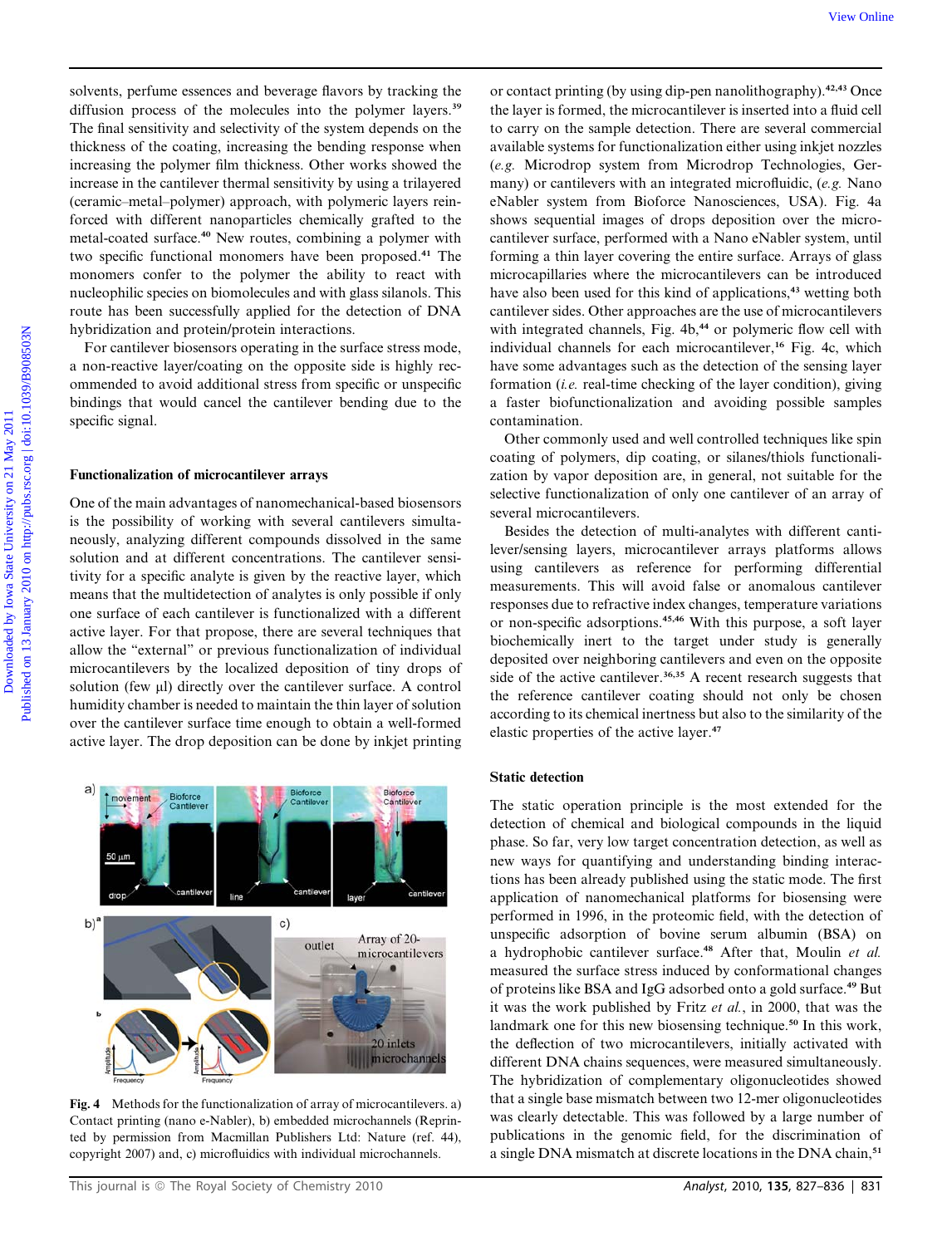the detection of different DNA sequences in parallel,<sup>52</sup> or the study of the forces playing a role in the surface stress change induced by the hybridization signal.<sup>53</sup> The published results opened the question about the necessity of using cantilevers of reference for those applications,<sup>54,55</sup> which paved the way for the use of arrays of microcantilevers within integrated mechanical platforms.

At the same time, excellent sensitivity was reported in the proteomic field for the specific detection of PSA from a mixture of blood proteins, by using cantilevers functionalized with anti-PSA antibody covalently linked to the cantilever surface.<sup>56</sup> The range of applications grew, including the detection of small chemical molecules such as herbicides and pesticides.<sup>57,58</sup>

Nowadays, the fields and the applications tackled are very extensive, looking for higher sensitivities, integration and packaging, or new information. As an example of the high sensitivities recently achieved, the atrazine pesticide has been detected in concentrations at the picomolar level (concentrations ranging from 4.65 pM to 46.5  $\mu$ M) within minutes, with high target specificity.<sup>59</sup> In this study, however, no referenced cantilever is used; instead, control experiments are performed to support their results. The aggregation of proteins and the resulting formation of insoluble fibrous protein aggregates have been as well studied through surface stress measurements by using microcantilever sensors.<sup>60</sup> Both, single cantilever and multiple cantilever arrays are used to detect the protein aggregation. The combination of microcantilever sensor with the peptide aptamer technology allows the detection of a specific protein target (CDK2, at 0.08 mg/mL) contained in a complex biological specimen, such as lysate cells.<sup>36</sup>

A novel approach for investigating the mechanisms of antibiotic interactions with mucopeptides was presented by Ndieyira et al.<sup>61</sup> The authors have quantified the binding constants for the vamcomycin antibiotic by using differential measurements and reported detection with a sensitivity of 10 nM and at clinically relevant concentrations in blood serum  $(7 \mu M)$  of vancomycin in 90% fetal calf serum and 10% sodium phosphate buffer). This work shows the mechanical biosensors as a new technology capable of investigating the antibiotics mechanisms and its modes of action, which could speed up the development of new antibiotics in the battle against drug-resistant bacteria. Enzyme proteins have also been an objective of surface stress studies, because they are a good indicator of disease states and serve as therapeutic targets. As an example, the activity and inhibition of the model proteasa, trypsin, was quantitatively measured with a two-dimensional cantilever array, by injecting various concentrations  $(1.3 \times 10^{-5} \text{ M to } 6.5 \times 10^{-7} \text{ M})$  of fibronectin fragment substrate.<sup>35</sup> Fig. 5 shows the cantilever functionalization and blocking of the opposite side, and the surface stress curve as a function of the fibronectin concentration, showing a typical Langmuir isotherm behavior. Another enzyme, the organophosphorus hydrolase (OPH) immobilized over the microcantilever was used for the detection of nerve agents that belong to the organophosphorus compound family (OPs), such as paraoxon, with an approximate detection limit of  $10^{-7}$  M.

Other studies, such as the surface stress associated with conformational changes of proteins, triggered by external signals, have received special attention during the last 4–5 years.62–65 Bacteriorhodopsin protein is a model system





Fig. 5 a) Diagram of the cantilever with the functionalized receptors, using the self-assembled monolayer technique, b) surface stress change vs. fibronectin fragment concentration. (Reprinted by permission from Macmillan Publishers Ltd: NanoLetters (ref. 35), copyright 2008).

extensively used for protein conformational changes studies.<sup>66</sup> Changes in the protein size and shape can be photochemically induced, and detected by the surface stress change produced over the cantilever sensor.<sup>63,67</sup> Bálint et al. detected the orientation of the protein motion by using polarized light, and estimated the average energy per molecule contributing to the bending to be 195 kT.<sup>67</sup>

Piezoresistive microcantilevers have also demonstrated a very good sensitivity for surface stress detection. Integrated piezoresistive microcantilevers in a CMOS biosensor was proposed to study the DNA hybridization with a sensitivity of  $3.5 \times 10^{-5}$  m/N.<sup>68</sup> In the proteomic field, a concentration of 40 nM of glutathione-S-transferase (GST) protein has been detected by using a piezoresistive cantilever array platform with electrical readout.<sup>69</sup>

#### Dynamic detection

Although most of the biological applications carried out with nanomechanical sensors were originally performed by detecting the cantilever bending, the measurement of the change in the cantilever frequency has currently become a promising method due to its high sensitivity. The delay in achieving a good performance for biological studies under dynamic detection mode is mainly due to the cantilever damping when working in a liquid environment, reducing the quality factor and the system sensitivity, which forced investigations into different strategies to improve the mass-sensing resolution of the sensor. One of the simplest and first approaches was the measurement of the cantilever resonance frequency in air before and after the mass deposition. With this procedure, Ilic et al. reported for the first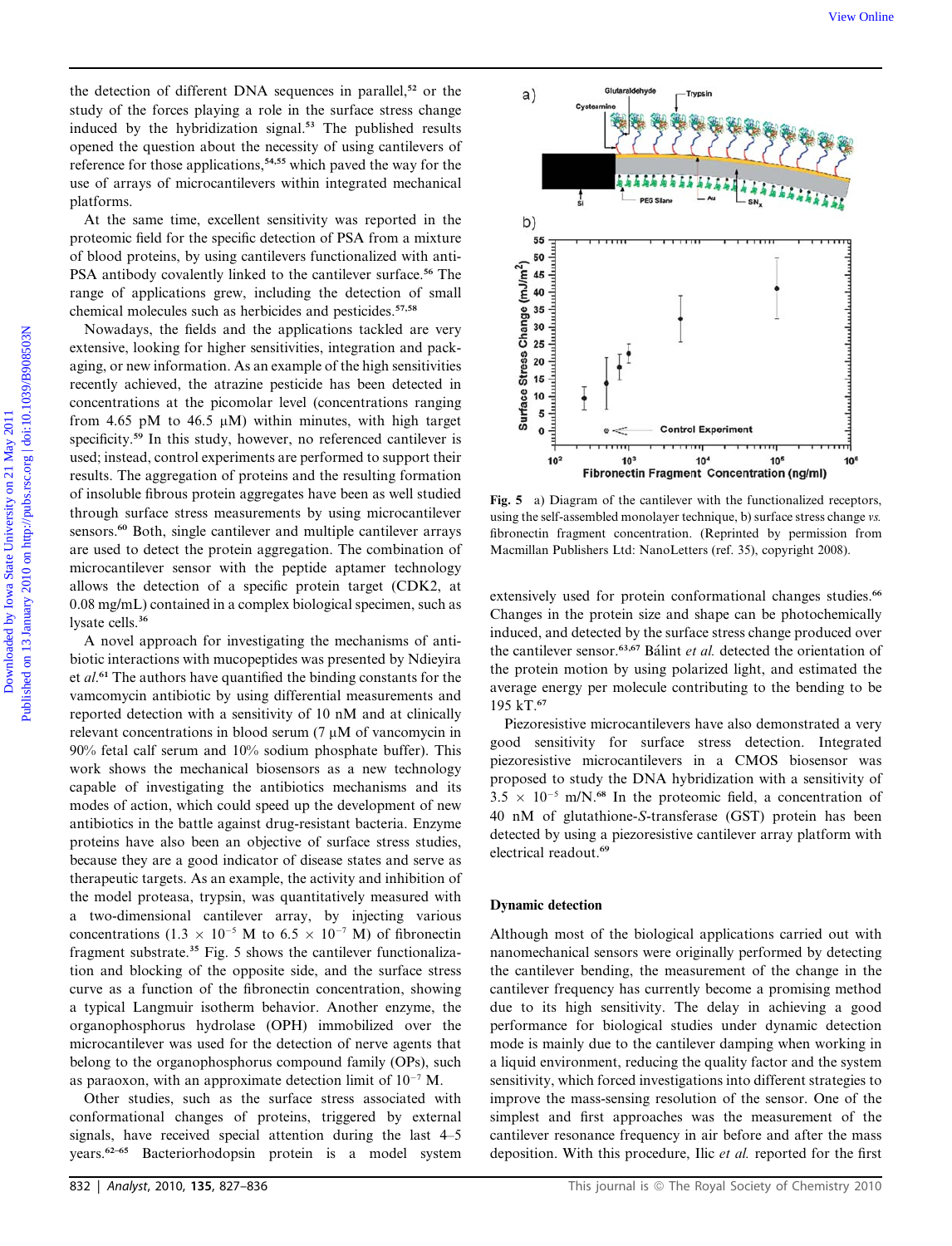time the detection of 16 specifically bound E. coli cells, which corresponds to a mass of  $\sim 6 \times 10^{-12}$  g, by using arrays of microcantilevers covered with specific antibodies.<sup>70</sup> However, this method has the serious inconvenience of drying the biological samples which could lose their natural configuration and properties, having no interest for real sample evaluation. Even with this limitation, the method has been applied during the last years, with high sensitivity, for the detection of single cell, $71$ virus,<sup>72</sup> prion proteins,<sup>73</sup> HCV helicase protein<sup>74</sup> and alphafetoprotein.<sup>75</sup> Working at high relative humidity, both Gfeller et al. and Nugaeva et al., showed the E. coli activity and the fungal growth by measuring shifts in the resonance frequency.76,77

More recently, working with a silicon microcantilever under a liquid environment, a linear increase in mass sensitivity with the square of the vibration mode number was reported,<sup>78</sup> with a mass resolution of 0.43 pg at mode 7. This method has been recently applied by Braun *et al.* for the evaluation of membrane protein–



Fig. 6 Docking of T5 phages to FhuA-functionalized cantilevers. a) Mass detection of a 3pM solution of T5 phage. b) Time evolution of the 14th eigenmode of the cantilever for a T5 phage concentration of 1.5 pM. c) Positive and negative control experiments at various concentrations (Reprinted by permission from Macmillan Publishers Ltd: Nature Nanotechnology (ref. 79), copyright 2009).

This journal is © The Royal Society of Chemistry 2010 Analyst, 2010, 135, 827–836 | 833



Fig. 7 Cultured cells on the cantilever. Grown HeLa cells in the microfluidic device after 3 days (a), and confocal microscopy images of HeLa cells on (b) 40  $\mu$ m, (c) 40 and 30  $\mu$ m and (d) 25  $\mu$ m long cantilevers. (Reproduced by permission of the Royal Society of Chemistry (ref. 80)).

ligand interactions under physiological conditions.<sup>79</sup> In this work, bacterial virus particles (T5) interacting with their transmembrane receptors (FhuA) were quantitatively detected working at high microcantilever vibration modes (modes 10–15), with an instrument sensitivity of few hundreds of fM, as shown in Fig. 6. The bound mass measured for 3 pM solution was of 8 ng. Working under physiological conditions too, Park et al. use ''living cantilever arrays'' for the mass characterization of single adherent cells, by dividing the vibration spectrum from the cantilever by that of the non-moving substrate, $80$  see Fig. 7. The adherent cell was captured and cultured directly on the silicon cantilever. Applications such as mass spectrometry and singlemolecule analysis have been already reported due to the high sensitivity reached by using a self-sustained ultrahigh-frequency NEM oscillator (nanocantilevers fixed at both ends).<sup>3,81</sup>

A completely different approach based on microcantilevers with embedded microchannels was presented by Burg et al., see Fig. 3b.<sup>44</sup> This novel approach eliminates viscous damping by injecting the analyte solution through the cantilever channels, maintaining the cantilever in an air environment, and reporting excellent quality factors of 15000. Binding of goat anti-mouse immunoglobulin- $\gamma$ , IgG, (0.7 nM), and weighing of individual live bacteria (110 fg for Escherichia coli and 150 fg for Bacillus subtilis), polystyrene microspheres (91 fg) and gold nanoparticles (10 fg) were performed with these suspended microchannels.

Piezoelectric microcantilevers or piezoelectrically driven cantilevers have been repeatedly used for dynamic applications, for their high amplitude vibration and higher quality factors.<sup>82,83</sup> Self-actuating/sensing piezoelectric microcantilevers were used for real-time monitoring of C reactive protein antigen–antibody interactions in a viscous fluid, with ng resolution. The microcantilevers showed a high quality factor even in viscous liquids with a viscosity comparable to that of blood serum ( $Q = 15$  at viscosity of 4.7 cP).<sup>84</sup> A piezoelectric cantilever with dimensions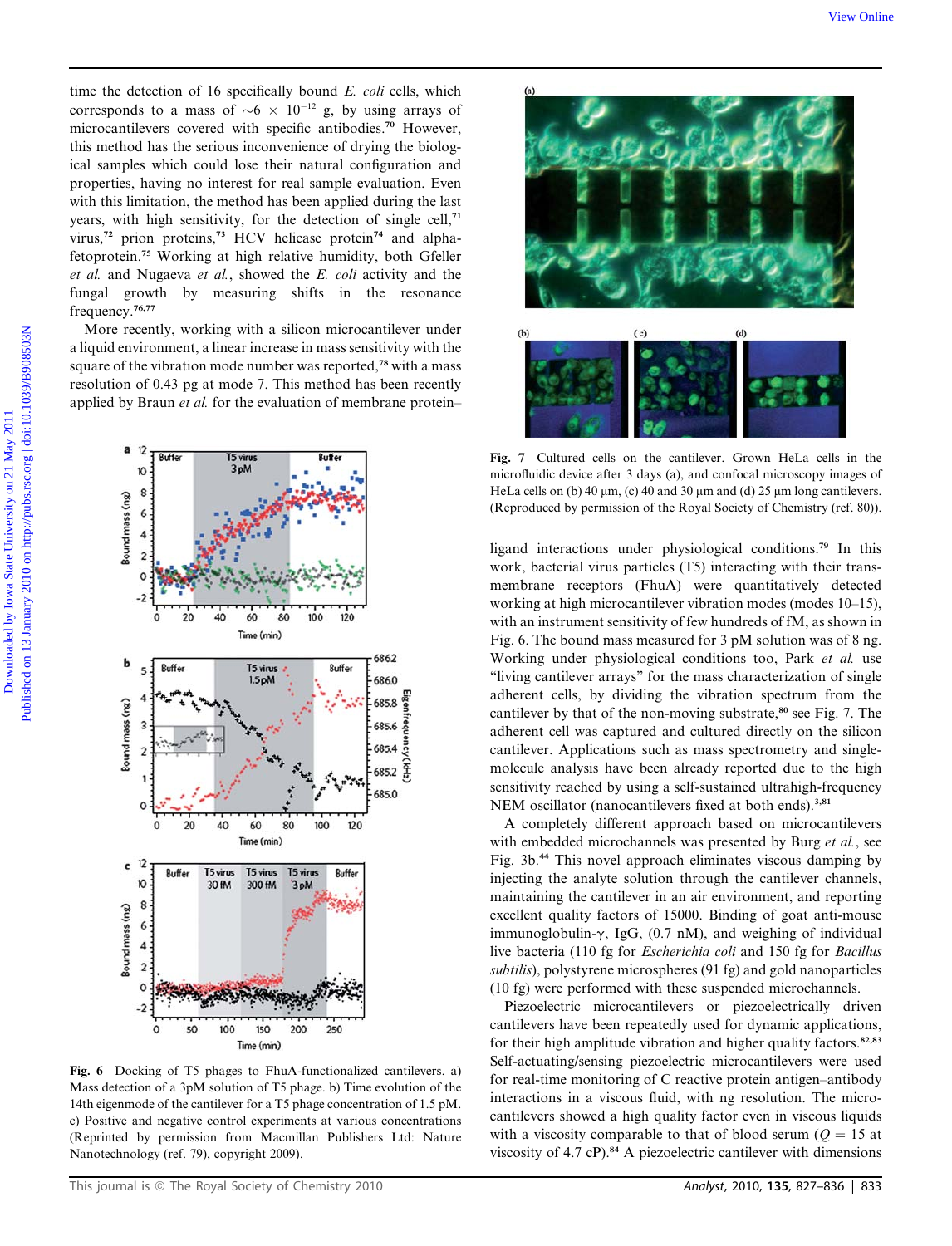of  $1 \times 3$  mm has been used for detecting proteins, cells and spores with high sensitivity.<sup>85,86</sup> In spite of the good sensitivity achieved with these macrocantilevers, the size of the sensors could be a limitation for the integration and packaging of a final multisensor platform.

## Conclusions and outlook

In this review, we have presented the main developments achieved during the last few years in the microcantilever-based biosensing field. It is definitively a fast emerging technology, which has already demonstrated its sensitivity for advanced and complex biological problems. The application range is huge due to the high variety of active layers in contact with the microcantilever that can be used, with very different responses under external stimuli, such as conformational changes, selective swelling, thermal expansion, or changes in the intermolecular forces. The active layer response produces either a change in the cantilever bending or/and in its resonance frequency. The detection of different parameters, such as forces, mass, or stiffness, provides different and complementary information that cannot be obtained with other established label-free biosensors.

The cantilever-based biosensor is still a young technique in constant development. New devices and detection strategies are continuously emerging looking for better understandings, higher sensitivities and simpler system operation. This technique has already demonstrated very extreme limits of detection. A comparative with other established non-labeled biosensors, showing the limit of detection (LOD) for different compounds models is summarized in Table 1. In most of the cases the lower LOD reported is with a cantilever-based biosensor, especially when high mass biological agents are used and the dynamic mode is applied. This table reflects quite well the potential of the mechanical biosensors in the pharmaceutical and medical diagnosis fields.

But there are still some questions that must be addressed to finally develop a highly sensitive and reliable integrated platform able to work with real clinical samples. As in any biosensor, the receptor layer must be specifically assembled for each compound to be detected, and the optimal packaging or optimal pH and ionic strength is different for each case. Covalent immobilization protocols together with blocking agents are usually chosen looking for the final biorecetor layer stability, surface regeneration and avoiding non-specific bindings. Working with cantilevers, the optimization of the receptor layer can be a hard task due to the complex relation between the cantilever response (bending or frequency change) and the forces/mass density acting during the recognition process. Functionalization protocols that had been completely established along the years may need to be modified when working with microcantilevers in terms to enhance the cantilever signal. The surface cleanness and morphology play a very important role in the final detected OF 1  $\times$  3 Trum has been used for detecting proteins, cells and spons are arely democrated very seternes limit in 5 of 10.1039 on has although consider the same considered by the arely of the same considered by the same

Table 1 Comparition of the limits of detection of different biosensors for different biological models

| Biosensor principle        | Assay principle                                                                 | Limit of detection           | Reference                                    |
|----------------------------|---------------------------------------------------------------------------------|------------------------------|----------------------------------------------|
| Pollutant: Atrazine        |                                                                                 |                              |                                              |
| <b>SPR</b>                 | Direct assay (specifically expressed<br>mRNA                                    | $1$ ng/L                     | Lim et $al$ . <sup>87</sup>                  |
| <b>OCM</b>                 | Competitive immunoassay<br>Direct immunoassay                                   | $0.025$ ng/ml<br>$1.5$ ng/ml | Prybil et al. <sup>88</sup>                  |
| Electrochemical            | Competitive immunoassay using<br>atrazine-HRP conjugate                         | $6 \times 10^{-3} \mu g/L$   | Zacco et $al$ <sup>89</sup>                  |
| Nanomechanical             | Direct immunoassay (bending)                                                    | 4.65 pM $(1 \text{ ng/L})$   | Suri et al. <sup>59</sup>                    |
| Cancer marker: PSA         |                                                                                 |                              |                                              |
| <b>SPR</b>                 | Direct immunoassay<br>Sandwich immunoassay with<br>colloidal gold nanoparticles | $300$ ng/ml<br>$0.15$ ng/ml  | Besselink et al. <sup>90</sup>               |
| <b>QCM</b>                 | Direct assay based on yeast cells<br>strategy                                   | $5$ ng/ml                    | Ding et al. <sup>91</sup>                    |
| Electrochemical            | Sandwich immunoassay                                                            | $0.25$ ng/ml                 | Sarkar et al. <sup>92</sup>                  |
| Nanomechanical             | Direct immunoassay (static)<br>Direct immunoassay (dynamic)                     | $0.2$ ng/ml<br>$1$ ng/m $1$  | Wu et al. $93$<br>Hwang et al. <sup>94</sup> |
| Bacteria: Escherichia Coli |                                                                                 |                              |                                              |
| <b>SPR</b>                 | Direct immunoassay<br>Sandwich immunoassay                                      | $106$ cfu/ml<br>$103$ cfu/ml | Subramanian et al. <sup>95</sup>             |
| <b>QCM</b>                 | Direct Lectin mediated detection                                                | $7.5 \times 10^2$ cfu/ml     | Shen et al. <sup>96</sup>                    |
| Electrochemical            | Amperometric based on a double<br>layered configuration                         | $10 \text{ cfu/ml}$          | Abu-Rabeah et al.97                          |
| Nanomechanical             | In transit (dynamic)                                                            | Single cell, 110 fg          | Burg et al. <sup>44</sup>                    |
| Antibiotic: Vancomycin     |                                                                                 |                              |                                              |
| <b>SPR</b>                 | Direct binding                                                                  | $0.3 \mu M$                  | Tseng et al. <sup>98</sup>                   |
|                            | Direct binding                                                                  | $0.31 \mu M$                 | Cooper et al. <sup>99</sup>                  |
| QCM                        | Direct binding                                                                  | $0.6 \mu M$                  | Tseng et al. <sup>98</sup>                   |
| Electrochemical            | Amperometric detection under<br>HPL conditions                                  | $0.5 \mu$ g/ml (0.33 μM)     | Favetta et al. <sup>100</sup>                |
| Nanomechanical             | Direct binding (in serum 90%;<br>bending)                                       | $10 \text{ nM}$              | Ndievira et al. <sup>61</sup>                |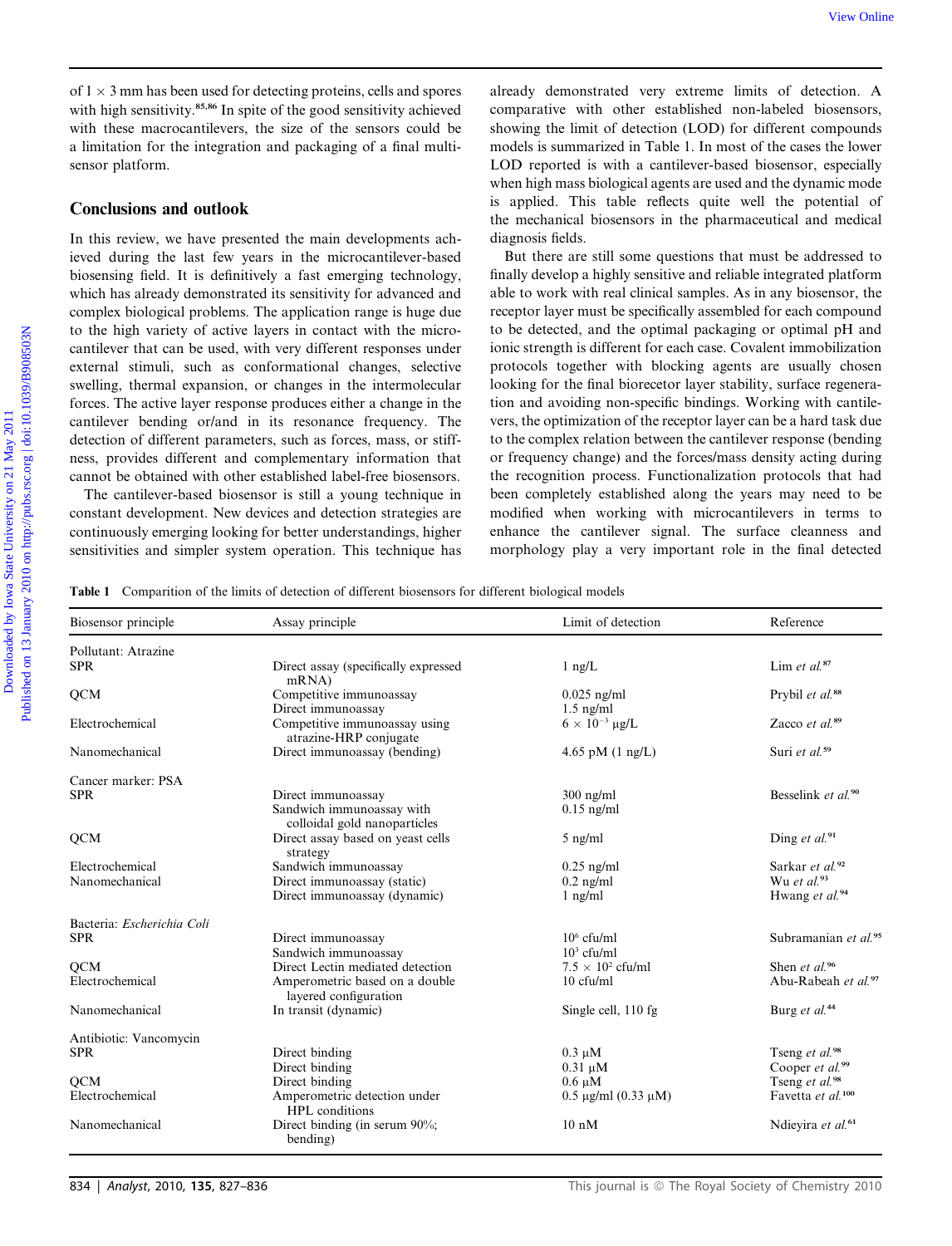signal and reproducibility, and must be strictly controlled. Moreover, the use of array of microcantilevers is essential, not only for having a reference cantilever to subtract the effect of non-specific bindings or external effects, but to perform the detection of multianalytes in a single sample. For that reason, further research in the functionalization of arrays of microcantilevers is needed, simplifying the described applied techniques, reducing the time consumption, increasing the reproducibility and providing new routes for multi-analyte detection.

As well, the limitations of the detection systems must be minimized, reducing the noise, thermal fluctuations of the base signal, simplifying the optical alignment and increasing the integration and packaging of the final system. This includes the miniaturization and integration of microfluidics and the detection readout subsystem. For that purpose, the optical waveguide microcantilevers, or the piezoelectric and piezoresistive ones are promising candidates, because of its high integration and not required alignment.

The progress observed during these last few years, when using the static mode and especially with the dynamic mode, must continue. A complete understanding of the surface stress origin is essential to optimize the bending method, reduce the limit of detection and obtain more information about the biological agent under study. In dynamic applications, where the trend is to reduce the cantilever size to increase its sensitivity, the efforts must be addressed towards the noise reduction during the analyte detection, the improvement of the actuation methods and the system resolution for working with viscous samples and the identification of frequency shifts due to mass or stiffness changes. Were Online on a prediction of published on the state University of the Barriston Contract Contract Contract Contract Contract Contract Contract Contract Contract Contract Contract Contract Contract Contract Contract Cont

It is clear that microcantilever-based biosensors have become a competitive technology in the biosensors field, but is still far away from other analytical techniques routinely used in clinical diagnosis laboratories. To that end, the future work should be addressed towards the achievement of a reliable integrated system, able to work with real clinical samples and easy to use for not specialized personnel.

## Acknowledgements

Authors acknowledge the financial support from Fundación M. Botín.

#### References

- 1 M. Zougagh and A. Rios, Analyst, 2009, 134, 1274–1290.
- 2 M. Li, W. H. P. Pernice and X. TangH., Nat. Nanotechnol., 2009, 4, 377–382.
- 3 X. L. Feng, C. J. White, A. Hajimiri and M. L. Roukes, Nat. Nanotechnol., 2008, 3, 342–346.
- 4 B. Ilic, Y. Yang, K. Aubin, R. Reichenbach, S. Krylov and H. G. Craighead, Nano Lett., 2005, 5, 925–929.
- 5 J. H. Bak, Y. D. Kim, S. S. Hong, B. Y. Lee, S. R. Lee, J. H. Jang, M. Kim, K. Char, S. Hong and Y. D. Park, Nat. Mater., 2008, 7, 459–463.
- 6 M. Watari, J. Galbraith, H. Lang, M. Sousa, M. Hegner, C. Gerber, M. A. Horton and R. A. McKendry, J. Am. Chem. Soc., 2007, 129, 601–609.
- 7 J. C. Stachowiak, M. Yue, K. Castelino, A. Chakraborty and A. Majumdar, Langmuir, 2006, 22, 263–268.
- 8 J. Weissmuller and H. Duan, Phys. Rev. Lett., 2008, 101, 146102–4.
- 9 J. Zhang, S. Yu, X. Feng and G. Wang, J. Appl. Phys., 2008, 103, 093506–6.
- 10 B. Ilic, H. G. Craighead, S. Krylov, W. Senaratne, C. Ober and P. Neuzil, J. Appl. Phys., 2004, 95, 3694–3703.
- 11 S. Kim and K. D. Kihm, Appl. Phys. Lett., 2008, 93, 081911–3.
- 12 M. J. Lachut and J. E. Sader, Phys. Rev. Lett., 2007, 99, 206102–4.
- 13 P. Lu, H. P. Lee, C. Lu and S. J. O'Shea, Phys. Rev. B, 2005, 72, 085405.
- 14 A. K. Gupta, P. R. Nair, D. Akin, M. R. Ladisch, S. Broyles, M. A. Alam and R. Bashir, Proc. Natl. Acad. Sci. U. S. A., 2006, 103, 13362–13367.
- 15 S. Bashash, A. Salehi-Khojin, N. Jalili, G. L. Thompson, A. Vertegel, M. Muller and R. Berger, J. Micromech. Microeng., 2009, 19, 025016.
- 16 L. Lechuga, J. Tamayo, M. Alvarez, L. Carrascosa, A. Yufera, R. Doldán, E. Peralías, A. Rueda, J. Plaza, K. Zinoviev, C. Domínguez, A. Zaballos, M. Moreno, C. Martínez-A, D. Wenn, N. Harris, C. Bringer, V. Bardinal, T. Camps, C. Vergnenègre, C. Fontaine, V. Díaz and A. Bernad, Sens. Actuators, B, 2006, 118, 2–10.
- 17 H. P. Lang, R. Berger, C. Andreoli, J. Brugger, M. Despont, P. Vettiger, C. Gerber, J. K. Gimzewski, J. P. Ramseyer, E. Meyer and H. Guntherodt, Appl. Phys. Lett., 1998, 72, 383–385.
- 18 Min Yue, H. Lin, D. Dedrick, S. Satyanarayana, A. Majumdar, A. Bedekar, J. Jenkins and S. Sundaram, J. Microelectromech. Syst., 2004, 13, 290–299.
- 19 G. Shekhawat, S. Tark and V. P. Dravid, Science, 2006, 311, 1592– 1595.
- 20 K. Zinoviev, C. Dominguez, J. Plaza, V. Busto and L. Lechuga, J. Lightwave Technol., 2006, 24, 2132–2138.
- 21 K. Zinoviev, C. Dominguez, J. A. Plaza and L. M. Lechuga, Appl. Phys. Lett., 2008, 92, 011908–3.
- 22 K. Zinoviev, C. Dominguez, J. A. Plaza, V. Cadarso and L. M. Lechuga, Appl. Opt., 2006, 45, 229–234.
- 23 J. A. Plaza, K. Zinoviev, G. Villanueva, M. Alvarez, J. Tamayo, C. Dominguez and L. M. Lechuga, Appl. Phys. Lett., 2006, 89, 094109–3.
- 24 C. A. Savran, S. M. Knudsen, A. D. Ellington and S. R. Manalis, Anal. Chem., 2004, 76, 3194–3198.
- 25 A. Loui, F. Goericke, T. Ratto, J. Lee, B. Hart and W. King, Sens. Actuators, A, 2008, 147, 516-521.
- 26 Tao Xu, Ruisheng Chang, M. Bachman, and Guann-Pyng Li, in Sensors, 2005 IEEE, 2005, p. 4 pp.
- 27 M. Nordstrom, D. Zauner, A. Boisen and J. Hubner, J. Lightwave Technol., 2007, 25, 1284–1289.
- 28 N. Siwak, Xiao Zhu Fan, D. Hines, S. Kanakaraju, N. Goldsman and R. Ghodssi, J. Microelectromech. Syst., 2009, 18, 103–110.
- 29 C. Lee, J. Thillaigovindan, C. Chen, X. T. Chen, Y. Chao, S. Tao, W. Xiang, A. Yu, H. Feng and G. Q. Lo, Appl. Phys. Lett., 2008, 93, 113113–3.
- 30 R. Desikan, I. Lee and T. Thundat, Ultramicroscopy, 2006, 106, 795– 799.
- 31 V. Tabard-Cossa, M. Godin, I. J. Burgess, T. Monga, R. B. Lennox and P. Grutter, Anal. Chem., 2007, 79, 8136–8143.
- 32 S. Singamaneni, M. LeMieux, H. Lang, C. Gerber, Y. Lam, S. Zauscher, P. Datskos, N. Lavrik, H. Jiang, R. Naik, T. Bunning and V. Tsukruk, Adv. Mater., 2008, 20, 653–680.
- 33 L. L. Norman and A. Badia, J. Am. Chem. Soc., 2009, 131, 2328– 2337.
- 34 E. Mauriz, A. Calle, J. Manclús, A. Montoya, A. Hildebrandt, D. Barceló and L. Lechuga, Biosens. Bioelectron., 2007, 22, 1410-1418.
- 35 D. A. Raorane, M. D. Lim, F. F. Chen, C. S. Craik and A. Majumdar, Nano Lett., 2008, 8, 2968–2974.
- 36 W. Shu, S. Laurenson, T. P. Knowles, P. Ko Ferrigno and A. A. Seshia, Biosens. Bioelectron., 2008, 24, 233–237.
- 37 F. Zhou, W. Shu, M. E. Welland and W. T. S. Huck, J. Am. Chem. Soc., 2006, 128, 5326-5327.
- 38 F. Zhou, P. M. Biesheuvel, E. Choi, W. Shu, R. Poetes, U. Steiner and W. T. S. Huck, Nano Lett., 2008, 8, 725–30.
- 39 H. P. Lang, J. Ramseyer, W. Grange, T. Braun, D. Schmid, P. Hunziker, C. Jung, M. Hegner and C. Gerber, J. Phys. Conf. Ser., 2007, 61, 663.
- 40 Y. Lin, M. McConney, M. LeMieux, S. Peleshanko, C. Jiang, S. Singamaneni and V. Tsukruk, Adv. Mater., 2006, 18, 1157–1161.
- 41 G. Oliviero, P. Bergese, G. Canavese, M. Chiari, P. Colombi, M. Cretich, F. Damin, S. Fiorilli, S. L. Marasso, C. Ricciardi, P. Rivolo and L. E. Depero, Anal. Chim. Acta, 2008, 630, 161–167.